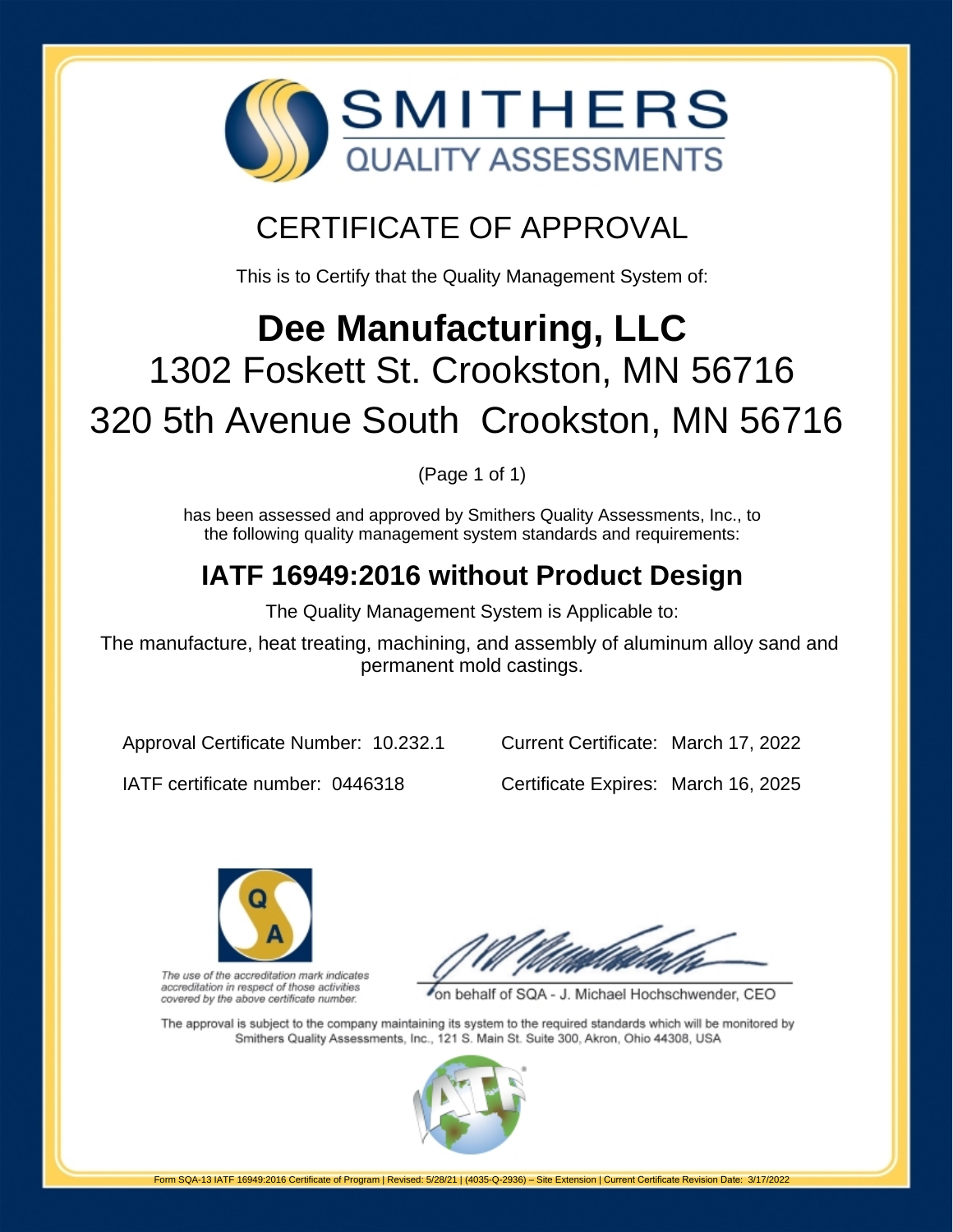

## CERTIFICATE OF APPROVAL

This is to Certify that the Quality Management System of:

# **Dee Manufacturing, LLC** 1302 Foskett St. Crookston, MN 56716

(Page 1 of 2; see Appendix)

has been assessed and approved by Smithers Quality Assessments, Inc., to the following quality management system standards and requirements:

## **ISO 9001:2015 without Design**

The Quality Management System is Applicable to:

The manufacture, heat treating, machining, and assembly of aluminum alloy sand and permanent mold castings.

Approval Certificate Number: 21.052.3 Original Approval: March 28, 2019

Current Certificate: March 17, 2022 Certificate Expires: March 16, 2025



The use of the accreditation mark indicates accreditation in respect of those activities covered by the above certificate number.

on behalf of SQA - J. Michael Hochschwender, CEO

The approval is subject to the company maintaining its system to the required standards which will be monitored by Smithers Quality Assessments, Inc., 121 S. Main St. Suite 300, Akron, Ohio 44308, USA